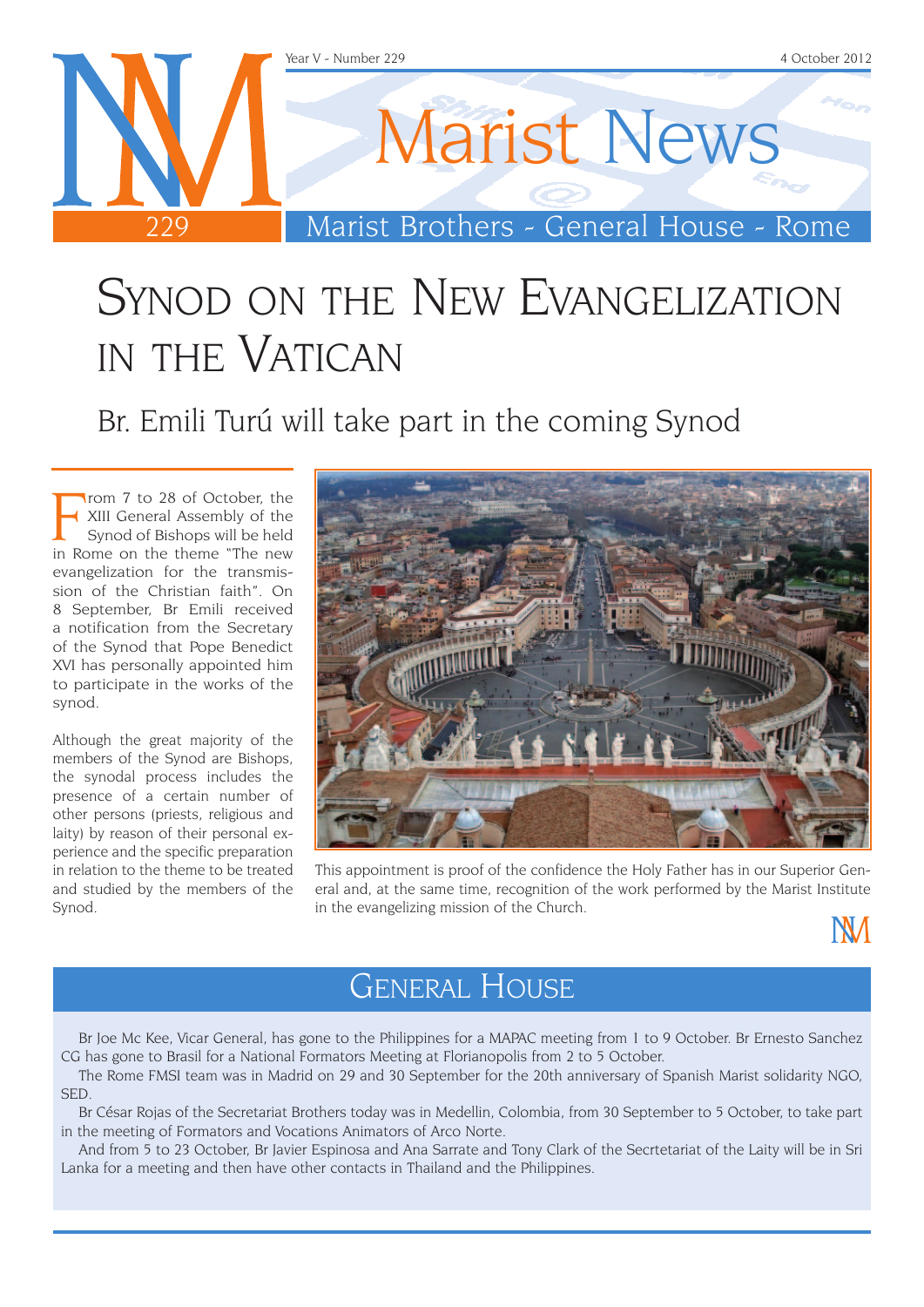## Marist Mission

#### Nigeria - Meeting of the African Mission Commission

The annual meeting of the African<br>Mission Commission was held at<br>Orlu, Nigeria, from 11 to 15 Sep-<br>tember. The participants were Brothers: he annual meeting of the African Mission Commission was held at Orlu, Nigeria, from 11 to 15 Sep-Fortune Francis Chakasara (Southern

Africa), John Kusi Mensah (District of West Africa), Rémy Mbolipasiko Dikala (Central East Africa), Michel Maminiaina Razafimandimby (Madagascar), Ifeanyi Mbaegbu (Nigeria), Chris Wills (Secretariat of International Collaboration for Mission), João Carlos do Prado (Secretariat of Mission). There were also three members of the Secréetariat of

the Laity: Br Javier Espinosa, Mr Tony Clarke and Br Silvain Ramandimbiarisoa

During the first two days of the meeting, the Secretariat of the Laity animated a workshop for the members of the Commission on the Marist vocation of brothers and laity. The objective was to deepen the understanding of the vocation of the lay Marist, to share experiences of the mission and charism between brothers and laity in Africa, and to lay down common paths for sustaining the vocation of the lay Marist. It was an extraordinary experience which allowed us to realise the advances and the challenges in the continent on this subject.

Br Chris Wills presented the Project of International Volunteer Service at the level of the Institute, and spoke about the Mission Ad Gentes Project in Asia.

The participants were able to consider the numerous possibilities of co-operation for the African Provinces among themselves and with other Provinces in the world.

robi, from 27 August to 1 September, as well as the implementation of a common Programme for the Formation of Directors.

> Two days were devoted to learning about and supporting the fine and stimulating Marist mission being carried out in Nigeria, especially in the towns of Nteje, Orlu, Uturu, Enugo and Abuja. The welcome of the brothers, laity and children everywhere was extraor-



The participants also reviewed the implantation of the document "Evangelizers in the midst of youth" in Africa and shared the experience of the workshop on the same theme conducted in Nainent. Africa is fertile territory for receiving with love and offering a number of possibilities for the Marist charism.

dinary.



#### Inter-community meeting – Catalone

Profiting from the feast of 8 September and the beginning of the new school year, 86 brothers from the communities of Catalonia gathered at Les Avellanes. Brother Provincial and some of his Council provided information first of all about what could be called "the logistics" at the beginning of a new year: the PVC, the Brothers/Laity Forum, the new community in Athens, the theme for the year, etc.

After having "revved the motor" with this information, they went into more depth with the programming of the provincial calendar: gatherings, networks, meetings, preparation for the 4thProvincial Chapter with the elections of capitulants, visit of the General Councillors, redistribution of tasks among the Councillors of Catalonia, sondage for the nomination of the Brother Provincial, financial questions, with merited applause for Brother Héribert Pujolàs on his 9 years of service as Provincial Econome.

This was a marvellous opportunity for grasping the great vitality of the Marist presence and mission in the conti-

**2**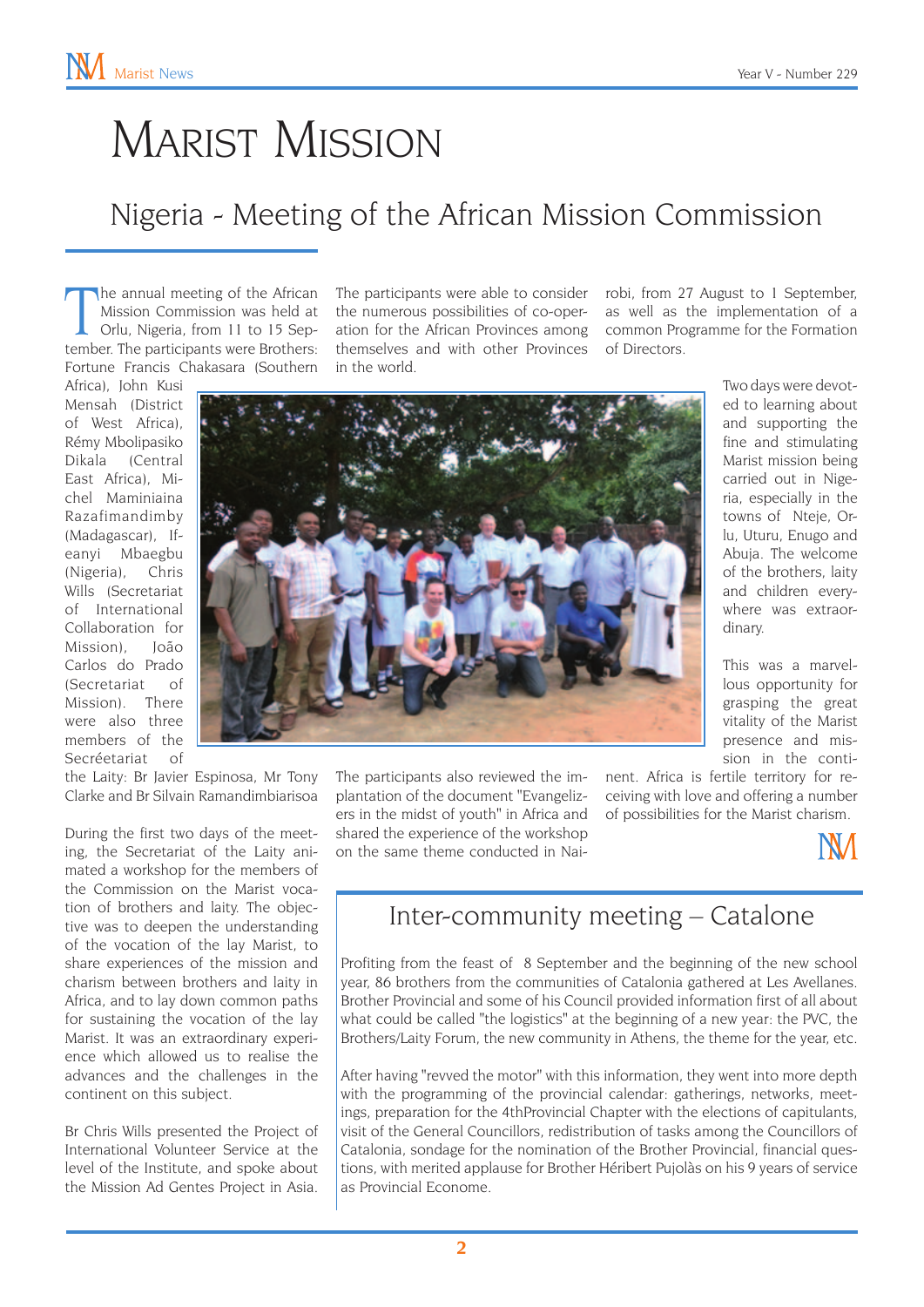## "CHANGE: make the difference!"

#### International Gathering Marist Youth - Rio 2013

The International Gathering Marist<br>
Youth 2013 (IGMY) will be held in<br>
the "Colégio Marista São José" –<br>
Tijuca, Rio de Janeiro – Brasil, from 17 he International Gathering Marist Youth 2013 (IGMY) will be held in the "Colégio Marista São José" – to 22/07, in the week preceding the World Youth Day (WYD). The theme will be: «CHANGE: make the difference !", and the motto, in communion with the WYD: "Go and make disciples of all nations» (Mt 28:19). It involves a courageous invitation to undertake a change in ourselves, where we are, in order to increase good, solidarity and the Marist presence in the world. These days will provide unequalled riches through the sharing and exchange of experiences among young Marists from the five continents.

The Organizing Committee of the IGMY 2013 | CHANGE is presenting some information which will contribute to preparing the Provinces to take part in the event.

You can download all information visit-

# CHAVGE

#### ing this link. It is a PDF file: [http://www.champagnat.org/shared/JMJ2012\\_Maristas\\_info\\_en.pdf](http://www.champagnat.org/shared/JMJ2012_Maristas_info_en.pdf)

May we walk boldly, like Fr Champagnat, to the meeting of Marist youth. We believe that youth are the theological place where "the lives and faces of young people (each and everyone) are places where this God of life reveals Himself to us and we come to know Him" (Evangelizers in the midst of youth, n° 79). We see the IMYM, the presence of the Pope and the WYD as opportunities for helping youth come closer to Jesus, "the way, the truth and the life" (Jn 14:6).

May Mary, our good Mother, enlighten us, bless us and protect us on our road towards the International Gathering Marist Youth 2013 | CHANGE !

Br. José de Assis Elias de Brito - Co-ordinator General of IGMY 2013 | CHANGE Br. João Carlos do Prado - Director of the Secretariat for Mission

## Marist Publishing Houses

 $\mathcal{L}_\text{max}$ 

#### Meeting of the Board of Direction in São Paulo

The Board of Direction of the International Marist<br>Network of Houses of Publication met from 11 to 13<br>August, at the headquarters of "Editora FTD", in São<br>Paulo, Brasil. The participants were: Br Julián Sanz Faices, he Board of Direction of the International Marist Network of Houses of Publication met from 11 to 13 August, at the headquarters of "Editora FTD", in São Director General and President of the Board; Mr Alberto Pazos Arranz, Director of Organisation and Development of the Publishing Houses, for the group Editorial Luis Vives – Spain; Mr Francisco Flores, Adviser, and Mr Víctor Guzmán, Director of Development, for "Editorial Progreso" - Mexico; Br Agustín Martínez, Provincial Econome, for "Gram Editora"

– Argentine; Br Délcio Afonso Balestrin, Director President; Br Dario Bortolini, vice-president; Antonio Luis Rios da Silva, Director General, for "Editora FTD S.A." – Brasil and João Carlos do Prado, Director of the Secretariat of Mission.

At the same time, there were meetings of the Executive Committees which treated matters relating to the organisation of the Network and the common Projects undertaken by the Marist Houses of Publication. These Committees are: